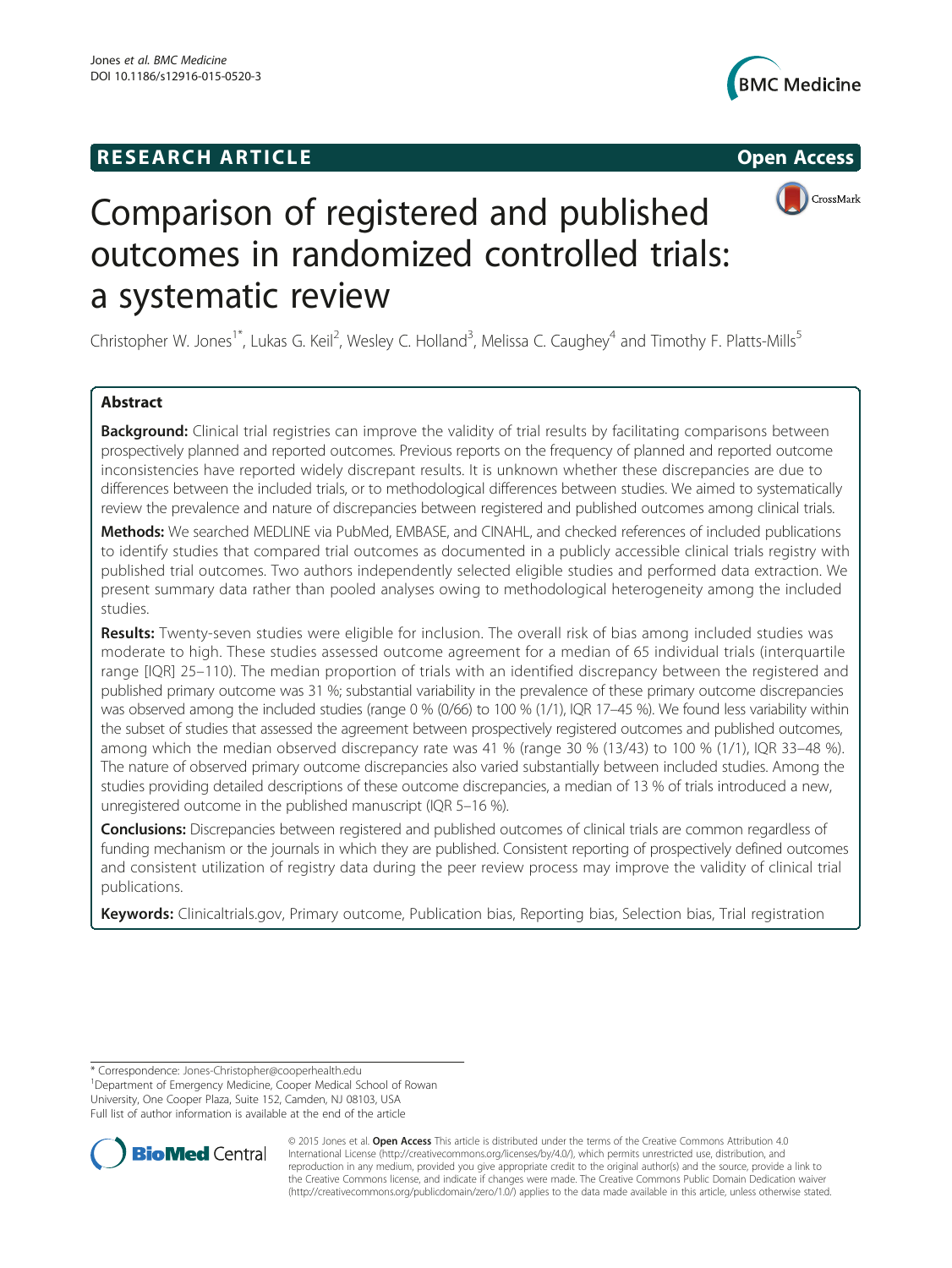#### Background

The designation of a clearly defined, pre-specified primary outcome is a critically important component of a clinical trial [[1\]](#page-10-0). Inconsistencies between planned and reported outcomes threaten the validity of trials by increasing the likelihood that chance or selective reporting, rather than true differences between treatment and control groups, account for primary outcome differences as reported at the time of publication. These inconsistencies can have direct consequences for physician decision-making and policies that influence patient care [\[2](#page-11-0)].

ClinicalTrials.gov was established in 2000, in large part to encourage consistency and transparency in the reporting of clinical trial outcomes. Since 2005 the International Committee of Medical Journal Editors (ICMJE) has explicitly supported this goal by mandating the registration of clinical trials in a publicly available registry prior to beginning trial enrollment as a condition of publication in member journals [[3\]](#page-11-0). Additionally, both the United States and the European Union have passed legislation requiring the prospective registration of most clinical trials involving drugs or devices [\[4](#page-11-0), [5\]](#page-11-0). As a result of these policies, trial registration has dramatically increased [[6](#page-11-0)], and registries are now important tools for assessing consistency between planned and published primary outcomes.

Reported discrepancy rates between registered clinical trial outcomes and published outcomes range from less than 10 % of trials to greater than 60 %  $[7-9]$  $[7-9]$  $[7-9]$  $[7-9]$ . It is unknown whether this wide range in results stems from differences in characteristics of the included trials or from differences in how investigators assessed outcome consistency. It is also unclear which estimates are most representative of clinical trials in general. A better understanding of the problem of outcome inconsistencies may help define the frequency and impact of inappropriate changes to trial outcomes and identify subgroups of clinical trials that warrant further attention. Additionally, this knowledge may help inform future regulations aimed at improving trial transparency. We conducted a systematic review of published comparisons of registered and published primary trial outcomes in order to provide a comprehensive assessment of the observed prevalence and nature of outcome inconsistencies.

## Methods

#### Search strategy and study selection

We performed a search for studies that evaluated the agreement between primary trial outcomes as documented in clinical trials registries and as described in published manuscripts. Studies were eligible if they included data from clinical trials, utilized either ClinicalTrials.gov or any registry meeting World Health Organization (WHO) Registry Criteria (Version 2.1), and included comparisons to outcomes as defined in published manuscripts. We excluded studies published prior to 2005, because our objective was to characterize inconsistencies between trial registries and publications, and registries were used infrequently prior to the 2005 ICMJE statement requiring trial registration. Manuscripts were also excluded if they were secondary reports of studies for which the relevant findings had previously been published, or if they were published in a language other than English. Reports of individual trials, case reports, and editorials were excluded. We searched MEDLINE via PubMed and CINAHL in August 2014, and EMBASE in September 2014. Full details from each search are available in Additional file [1:](#page-10-0) Appendix A. Additionally, we reviewed the citation lists from each included manuscript for additional eligible studies.

Two investigators (LGK, WCH) independently screened the titles and abstracts of manuscripts identified through the database searches to identify potentially eligible studies for further assessment. Discrepancies were resolved by a third investigator (CWJ). Following this step, two investigators then independently assessed each remaining full-length manuscript for inclusion in the study. A third investigator again reviewed all discrepancies, and the final list of included studies was determined by group consensus.

The primary outcome of interest for this systematic review was the proportion of trials in which the registered and published primary outcomes were different. Secondary outcomes were differences between registered and published secondary outcomes and the relationship between registered and published outcomes on the statistical significance of published outcomes.

#### Data extraction

Two investigators independently performed data extraction for each eligible study using a standardized data form. For each study, investigators recorded the total number of trials examined and the number of trials for which a discrepancy was present between the registered and published primary outcome. WHO-approved trial registries must save a history of changes made to registry records, and we also recorded whether study authors reported reviewing these changes. When included studies utilized this feature to report registered outcomes at various time points, we used the primary outcome registered at the time enrollment started as the registered outcome [\[3\]](#page-11-0). Additional data fields included the nature of primary outcome discrepancies, categorized according to a modified version of the approach developed by Chan et al. [[10](#page-11-0)] These categories are: a registered primary outcome was omitted in the manuscript; an unregistered primary outcome was introduced in the manuscript; a registered primary outcome was described as a secondary outcome in the manuscript; a published primary outcome was described as a secondary outcome in the registry; and the time of primary outcome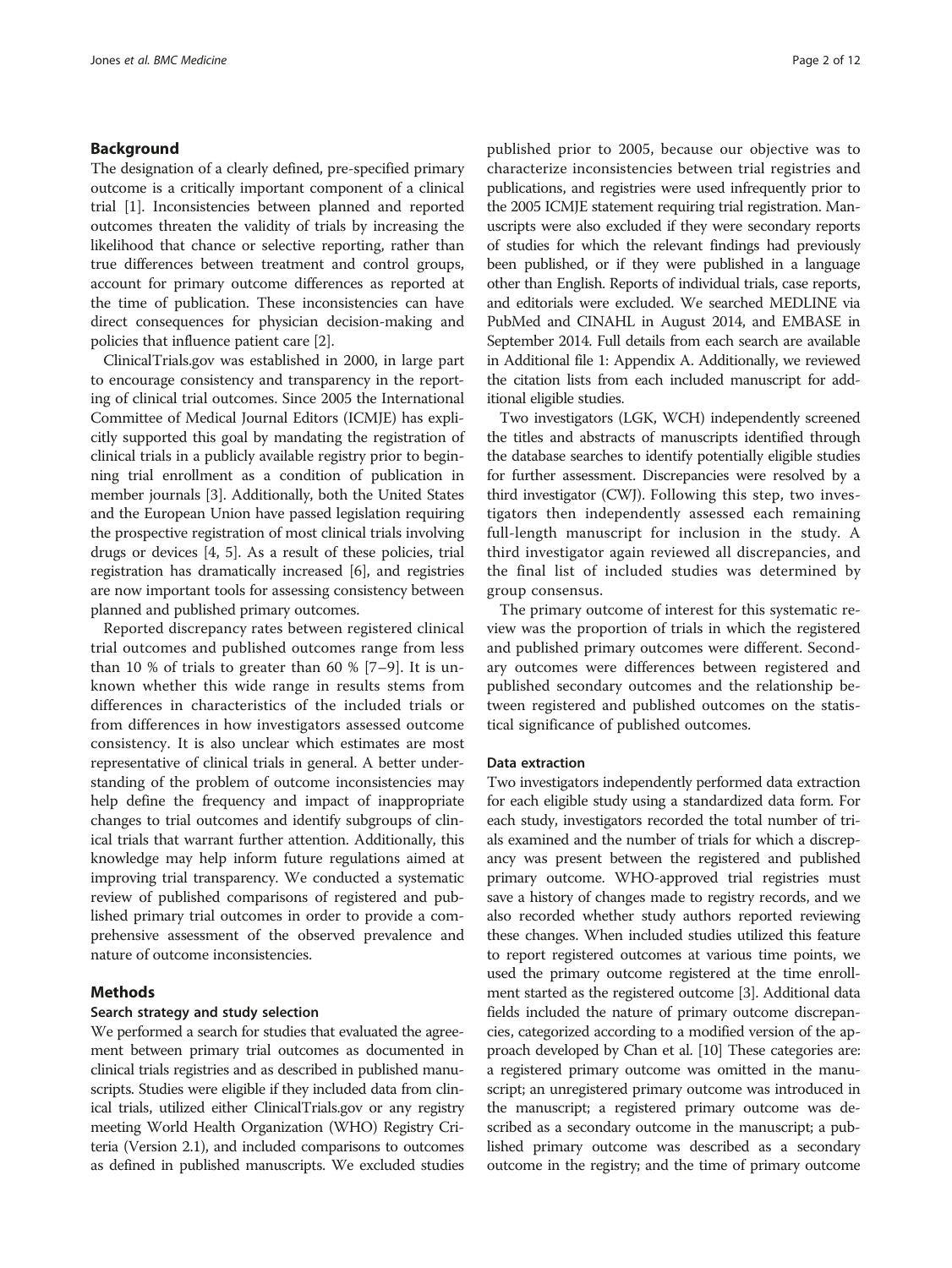assessment differed between the registry and manuscript. When possible, the data abstractors also recorded information about the publishing journals or clinical specialties for trials included in each study, publication year of included trials, registry databases utilized for each study, the timing of trial registration with respect to participant enrollment, and the proportion of outcome discrepancies favoring statistical significance in a published manuscript.

#### Data synthesis

Data were analyzed in accordance with the methodology recommended in the Cochrane Handbook for Systematic Reviews of Interventions, where relevant, and results are reported in accordance with the Preferred Reporting Items for Systematic Reviews and Meta-Analyses (PRISMA) statement (Additional file [2:](#page-10-0) Appendix B) [\[11, 12](#page-11-0)]. For each included study we calculated the proportion of trials with primary outcome discrepancies, along with 95 % confidence intervals. Significant heterogeneity with respect to the methods of the included studies and substantial statistical heterogeneity prevented us from performing pooled analyses. Pre-specified analyses included the assessment of primary outcome discrepancies among prospectively registered trials, secondary outcome discrepancies, and the proportion of outcome discrepancies favoring statistical significance in a published manuscript. Following our initial data analysis, we decided to compare primary outcome discrepancy rates between studies in which authors generated a list of published trials and searched for corresponding registry entries with studies in which a list of registered trials was used as the basis for a publication

search, because both strategies were common among the included studies.

We assessed the risk of bias of included studies using a modified version of the Newcastle-Ottawa Scale for assessing the quality of cohort studies, in which the included studies were assessed based on the following factors: representativeness of the included cohort; ascertainment of the link between trial registry and manuscript; method of assessing primary outcome agreement; enrollment window of included trials; and the analysis of prospectively registered outcomes (Additional file [3](#page-10-0): Appendix C) [[13\]](#page-11-0). We used the Wilson score method with continuity correction to calculate 95 % confidence intervals [\[14](#page-11-0)]. Analyses were conducted using Stata 14 (College Station, TX, USA).

### Results

#### Description of included studies

Database searches identified 5208 records. Following exclusions based on title and abstract review, we assessed 57 full manuscripts for eligibility. Twenty-five studies identified by the database search and another two studies identified through the citation review met inclusion criteria for a total of 27 eligible studies that compared registered and published primary outcomes (Fig. 1) [\[7](#page-11-0)–[9, 15](#page-11-0)–[38\]](#page-11-0). Characteristics of these studies, including publication dates, a description of included trials, and search methods, are reported in Table [1.](#page-3-0) Detailed ratings regarding risk of bias for the included studies are provided in Additional file [3](#page-10-0): Appendix C. Risk of bias was moderate to high for most

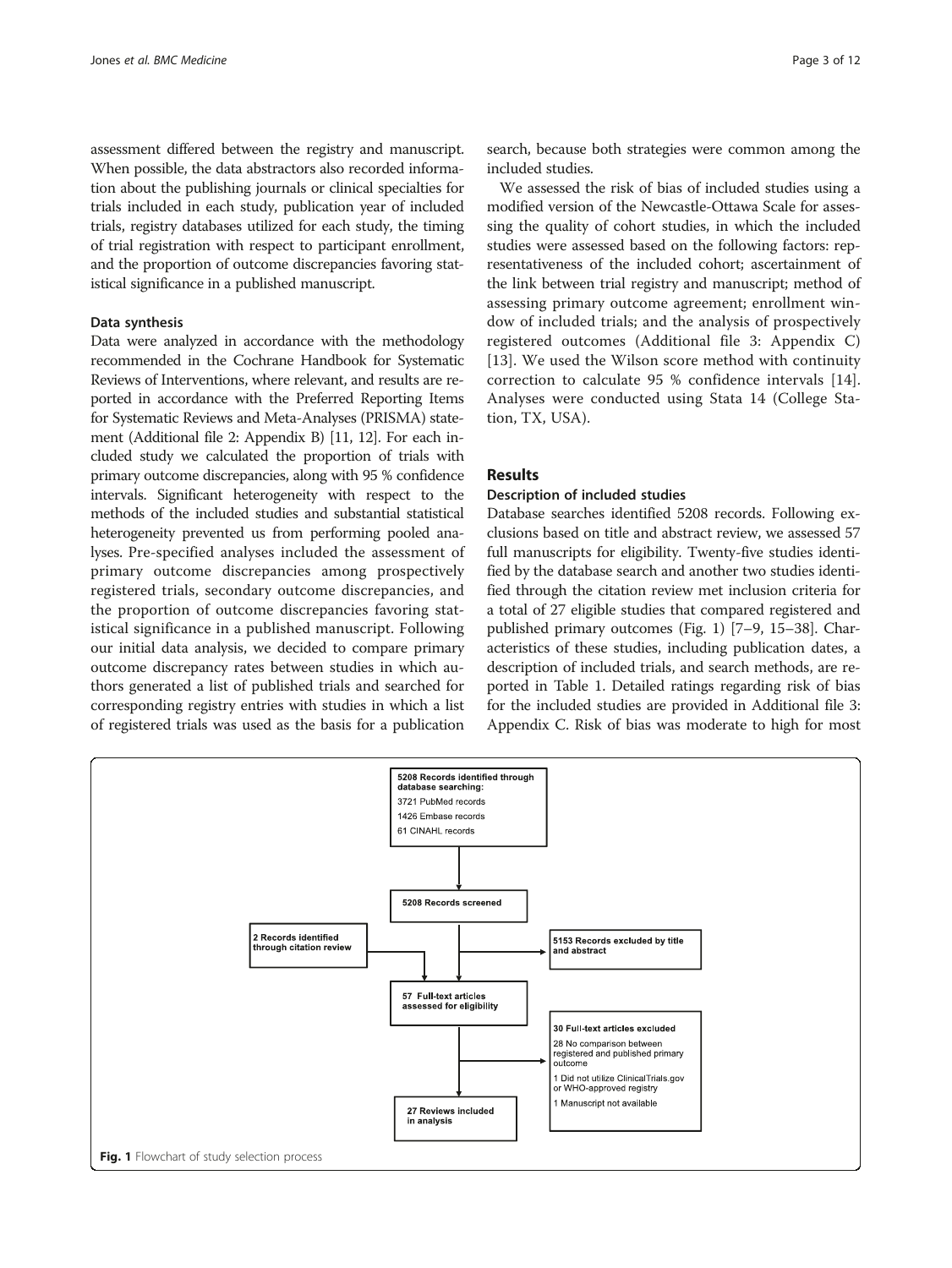| Authors                   | Journal and<br>publication year                  | dates of<br>included<br>trials | Publication Trials registries<br>used                                                                  | Description of<br>included trials                                                                                                 | <b>Trials</b><br>included in<br>outcome<br>consistency<br>assessment | Date of<br>initial<br>registry<br>search | Method of<br>identifying<br>included<br>studies | Used<br>prospectively<br>registered<br>outcomes in<br>discrepancy<br>analysis | Method of<br>characterizing<br>outcome<br>discrepancies | Subgroup<br>analyses                                              | Additional<br>comparisons<br>between<br>registry and<br>manuscript |
|---------------------------|--------------------------------------------------|--------------------------------|--------------------------------------------------------------------------------------------------------|-----------------------------------------------------------------------------------------------------------------------------------|----------------------------------------------------------------------|------------------------------------------|-------------------------------------------------|-------------------------------------------------------------------------------|---------------------------------------------------------|-------------------------------------------------------------------|--------------------------------------------------------------------|
| Anand et al.<br>$[16]$    | Intensive Care<br>Med. 2014                      | 2005-2011                      | ClinicalTrials.gov,<br><b>ISRCTN,</b><br>anzctr.org.au                                                 | Critical care trials                                                                                                              | 55                                                                   | Unknown                                  | Publication<br>search                           | Yes                                                                           | Not<br>applicable                                       | Journals following Sample size<br><b>ICMJE</b><br>recommendations |                                                                    |
| [17]                      | Bourgeois et al. Ann Intern Med.<br>2010         | <b>Not</b><br>available        | ClinicalTrials.gov                                                                                     | Trials of<br>anticholestermics.<br>antidepressants,<br>antipsychotics,<br>proton pump<br>inhibitors,<br>vasodilators              | 85                                                                   | 31 August<br>2009                        | Registry<br>search                              | <b>No</b>                                                                     | Not<br>applicable                                       | Funding source                                                    | None                                                               |
| Chahal et al.<br>$[18]$   | Am J Sports Med.<br>2012                         | Not<br>available               | ClinicalTrials.gov                                                                                     | Orthopedic sports<br>medicine trials                                                                                              | 20                                                                   | Unknown                                  | Registry<br>search                              | <b>No</b>                                                                     | Modified<br>version of<br>Chan's<br>classification      | None                                                              | Sample size,<br>inclusion<br>criteria                              |
| Ewart et al. [15]         | Ann Fam Med.<br>2009                             | 2006-2007                      | ClinicalTrials.gov,<br><b>ISRCTN,</b><br>anzctr.org.au,<br>national register<br>for included<br>trials | Trials in high-<br>impact journals                                                                                                | 110                                                                  | Unknown                                  | Publication<br>search                           | No                                                                            | Chan                                                    | None                                                              | None                                                               |
| Gandhi et al.<br>$[19]$   | <b>BMC Musculoskelet</b><br>Disord. 2011         |                                | 1999-2010 ClinicalTrials.gov                                                                           | Trials related to<br>orthopedic<br>trauma                                                                                         | 20                                                                   | July 2010                                | Registry<br>search                              | <b>No</b>                                                                     | Chan                                                    | Funding source                                                    | Sample size                                                        |
| Hannink et al.<br>$[20]$  | Ann Surg. 2013                                   |                                | 2007-2012 ClinicalTrials.gov,<br>ISRCTN,<br>anzctr.org.au,<br>"Other"                                  | Trials assessing<br>surgical<br>interventions                                                                                     | 152                                                                  | Unknown                                  | Publication<br>search                           | Yes                                                                           | Chan                                                    | General medical<br>vs surgical<br>journals                        | None                                                               |
| Hartung et al.<br>$[21]$  | Ann Intern Med.<br>2014                          | Not<br>available               | ClinicalTrials.gov                                                                                     | Random sample<br>of phase 3 or 4<br>trials completed<br>before January<br>2009 with results<br>available in<br>ClinicalTrials.gov | 110                                                                  | 15<br>February<br>2011                   | Registry<br>search                              | No                                                                            | Not<br>applicable                                       | None                                                              | Results,<br>adverse<br>events                                      |
| Huić et al. [22]          | PLoS One. 2011                                   |                                | 2005-2005 ClinicalTrials.gov                                                                           | Trials in ICMJE<br>member journals                                                                                                | 152                                                                  | Unknown                                  | Publication Yes<br>search                       |                                                                               | Chan                                                    | None                                                              | Title, start<br>date, trial<br>methods,<br>sample size             |
| Hutfless et al.<br>$[23]$ | Abstract from<br>American<br>Gastroenterological | Not<br>available               | ClinicalTrials.gov                                                                                     | Trials of Crohn's<br>disease<br>medications                                                                                       | 25                                                                   | July 2010                                | Unknown                                         | No                                                                            | Not<br>applicable                                       | None                                                              | None                                                               |

## <span id="page-3-0"></span>Table 1 Characteristics of included studies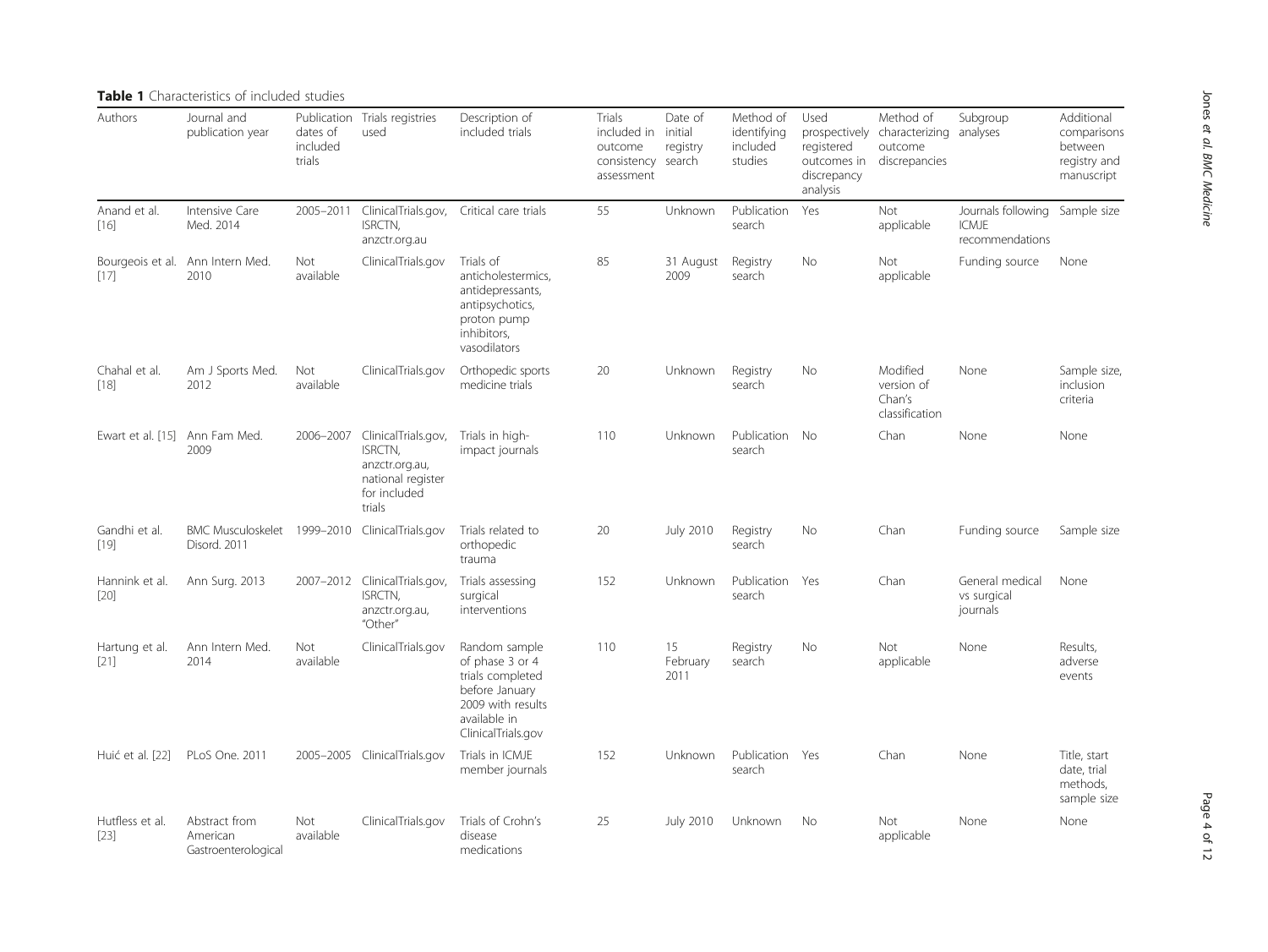## Table 1 Characteristics of included studies (Continued)

|                            | Association 2013<br>meeting    |                  |                                                                                                  |                                                                                                                             |     |                  |                           |      |                                                                                     |                                                                       |                                  |
|----------------------------|--------------------------------|------------------|--------------------------------------------------------------------------------------------------|-----------------------------------------------------------------------------------------------------------------------------|-----|------------------|---------------------------|------|-------------------------------------------------------------------------------------|-----------------------------------------------------------------------|----------------------------------|
| Jones et al. [24]          | Ann Emerg Med.<br>2012         | 2008-2011        | ClinicalTrials.gov,<br>ISRCTN, WHO<br>portal, national<br>register for<br>included trials        | Trials published in<br>emergency<br>medicine journals                                                                       | 57  | Unknown          | Publication Yes<br>search |      | Chan                                                                                | None                                                                  | None                             |
| Khan et al. [25]           | Arthritis Rheum.<br>2012       | 2002-2007        | ClinicalTrials.gov                                                                               | Trials of drug<br>therapy for rheumatoid<br>arthritis                                                                       | 6   | Unknown          | Publication No<br>search  |      | Not<br>applicable                                                                   | None                                                                  | None                             |
| Killeen et al.<br>$[26]$   | Ann Surg. 2014                 | 2009-2010        | ClinicalTrials.gov,<br><b>ISRCTN, WHO</b><br>portal, national<br>register for<br>included trials | Trials from surgical<br>journals                                                                                            | 108 | Unknown          | Publication No<br>search  |      | Chan                                                                                | None                                                                  | None                             |
| Li et al. [27]             | Scand J<br>Gastroenterol. 2013 | 2009-2012        | "Registries<br>accepted by the<br>ICMJE"                                                         | Gastroenterology<br>trials                                                                                                  | 155 | Unknown          | Publication<br>search     | - No | Chan                                                                                | General medical<br>VS<br>gastroenterology<br>& hepatology<br>journals | None                             |
| Liu et al. [28]            | BMJ Open. 2013                 | Not<br>available | WHO registry<br>portal plus<br>Korean Clinical<br>Research<br>Information<br>Service             | Trials of traditional<br>Chinese medicine                                                                                   | 65  | <b>July 2012</b> | Registry<br>search        | No   | Not<br>applicable                                                                   | None                                                                  | Sample size,<br>study<br>methods |
| Mathieu et al.<br>[7]      | JAMA. 2009                     | 2008             | ClinicalTrials.gov,<br><b>ISRCTN, WHO</b><br>portal, national<br>register for<br>included trials | Cardiology, rheumatology, 147<br>and gastroenterology<br>trials in high-impact<br>general medical and<br>specialty journals |     | Unknown          | Publication Yes<br>search |      | Chan                                                                                | General medical<br>vs specialty<br>journals                           | None                             |
| Mathieu et al.<br>$[29]$   | Joint Bone Spine.<br>2012      | 2006-2008        | ClinicalTrials.gov,<br><b>ISRCTN</b>                                                             | Trials on<br>rheumatoid arthritis,<br>osteoarthritis, and<br>spondyloarthropathies                                          | 40  | Unknown          | Publication No<br>search  |      | Not<br>applicable                                                                   | None                                                                  | None                             |
| Milette et al.<br>$[30]$   | J Psychosom Res.<br>2011       | 2008-2009        | ClinicalTrials.gov,<br>ISRCTN, WHO<br>portal, national<br>register for<br>included trials        | Trials in<br>psychosomatic and<br>behavioral health<br>journals                                                             |     | Unknown          | Publication<br>search     | Yes  | Not<br>described                                                                    | None                                                                  | None                             |
| Nankervis et al.<br>$[31]$ | J Invest Dermatol.<br>2012     |                  | 2007-2011 WHO portal                                                                             | Eczema trials from<br>the Global Resource<br>for Eczema Trials<br>(GREAT) database                                          | 8   | Unknown          | Publication Yes<br>search |      | Differences in None<br>primary and<br>published<br>outcomes or<br>outcome<br>timing |                                                                       | None                             |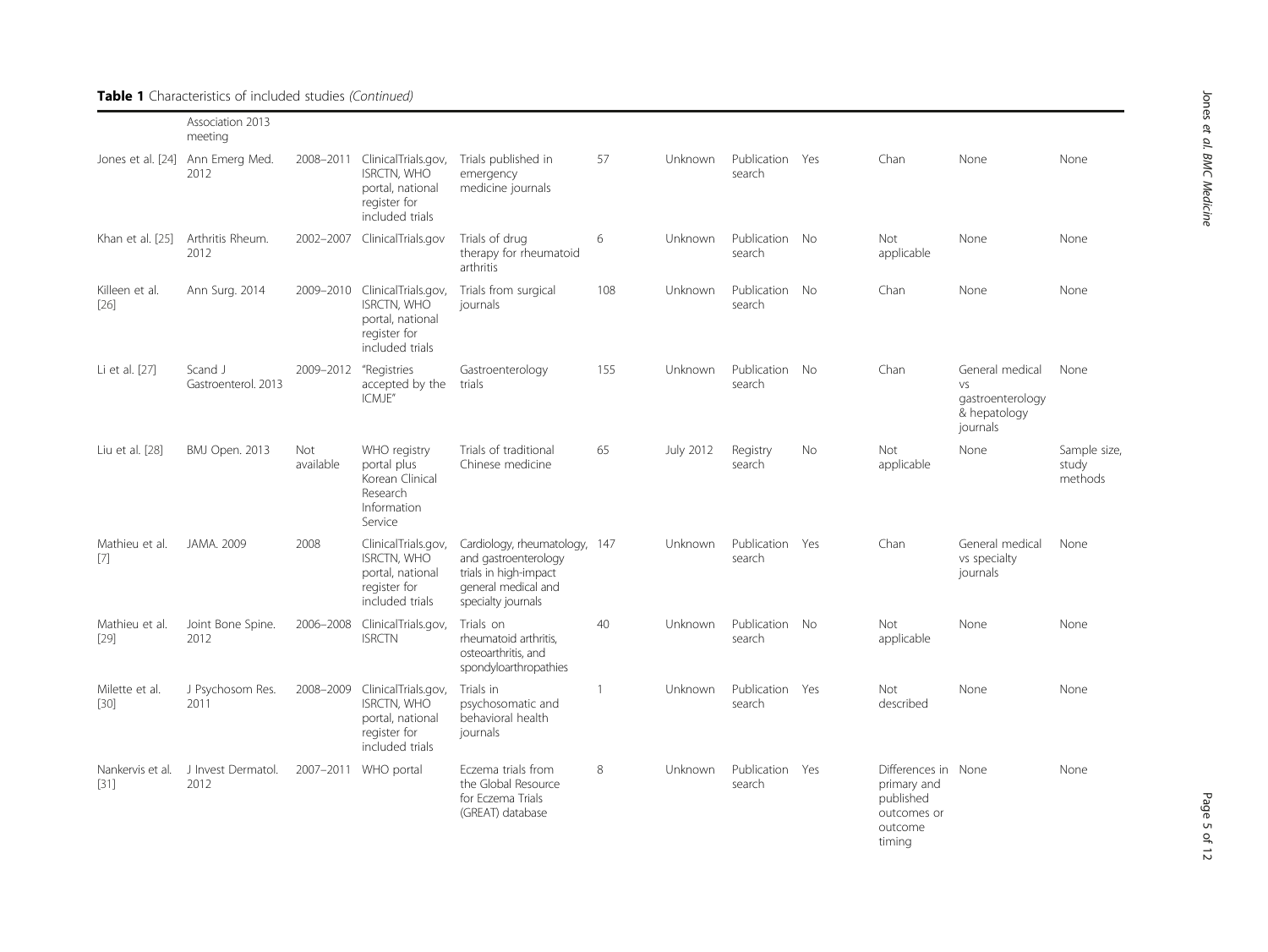## Table 1 Characteristics of included studies (Continued)

| Pinto et al. [32]                 | Phys Ther. 2013                 | 2009             | ClinicalTrials.gov,<br><b>ISRCTN, WHO</b><br>portal,<br>anzctr.org.au,<br>national register<br>for included<br>trials | Physical therapy trials<br>indexed in the<br>Physiotherapy Evidence<br>Database (PEDro)                      | 62  | Unknown           | Publication No<br>search |           | Chan              | None                                                                                       | None                                                    |
|-----------------------------------|---------------------------------|------------------|-----------------------------------------------------------------------------------------------------------------------|--------------------------------------------------------------------------------------------------------------|-----|-------------------|--------------------------|-----------|-------------------|--------------------------------------------------------------------------------------------|---------------------------------------------------------|
| $[33]$                            | Rosenthal et al. Ann Surg. 2013 | 2010             | ClinicalTrials.gov,<br><b>ISRCTN, WHO</b><br>portal                                                                   | Trials from high<br>impact general<br>surgical journals                                                      | 51  | Unknown           | Publication No<br>search |           | Chan              | Funding source,<br>registration<br>timing                                                  | Trial<br>methods,<br>sample size,<br>analytical<br>plan |
| Ross et al. [8]                   | PLoS Med. 2009                  | Not<br>available | ClinicalTrials.gov                                                                                                    | Random sample of<br>phase 2-4 trials<br>registered in<br>ClinicalTrials.gov and<br>completed by June<br>2007 | 198 | Unknown           | Registry<br>search       | <b>No</b> | Not<br>applicable | None                                                                                       | None                                                    |
| Smith et al. [34] J Arthroplasty. | 2012                            |                  | 2006-2011 ClinicalTrials.gov                                                                                          | Arthroplasty trials                                                                                          | 25  | <b>July 2010</b>  | Registry<br>search       | No        | Chan              | Funding source                                                                             | Sample size                                             |
| Smith et al. [9]                  | Pain. 2013                      |                  | 2002-2011 ClinicalTrials.gov                                                                                          | Trials from the<br>Repository of<br>Registered Analgesic<br>Clinical Trials                                  | 79  | December<br>2011  | Registry<br>search       | No        | Chan              | Funding source,<br>trial phase                                                             | Analytical<br>plan,<br>missing<br>data plan             |
| Vera-Badillo<br>et al. [35]       | Ann Oncol. 2013                 | 1995-2011        | ClinicalTrials.gov                                                                                                    | Breast cancer trials                                                                                         | 30  | Unknown           | Publication No<br>search |           | Not<br>applicable | Funding source                                                                             | None                                                    |
| Walker et al.<br>$[36]$           | JRSM Open. 2014                 | 2011-2012        | ClinicalTrials.gov,<br>ISRCTN, national<br>register based<br>on first author<br>nationality                           | Trials from the Journal<br>of the American<br>Medical Association<br>and BMJ                                 | 75  | Unknown           | Publication<br>search    | Yes       | Chan              | None                                                                                       | Sample size,<br>analytical<br>plan                      |
| Wildt et al. [37]                 | BMJ Open. 2011                  | 1980-2011        | ClinicalTrials.gov                                                                                                    | Trials on diseases of<br>the digestive system                                                                | 66  | 1 January<br>2009 | Registry<br>search       | <b>No</b> | Not<br>described  | None                                                                                       | Sample size                                             |
| You et al. [38]                   | J Clin Oncol. 2012              | 2005-2009        | ClinicalTrials.gov,<br><b>ISRCTN</b>                                                                                  | Adult solid tumor<br>oncology trials                                                                         | 134 | August<br>2009    | Publication<br>search    | <b>No</b> | Not<br>applicable | Funding source,<br>journal impact<br>factor,<br>publication year,<br>location of<br>author | None                                                    |

ISRCTN International Standard Randomised Controlled Trial Number registry, ICMJE International Committee of Medical Journal Editors, WHO World Health Organization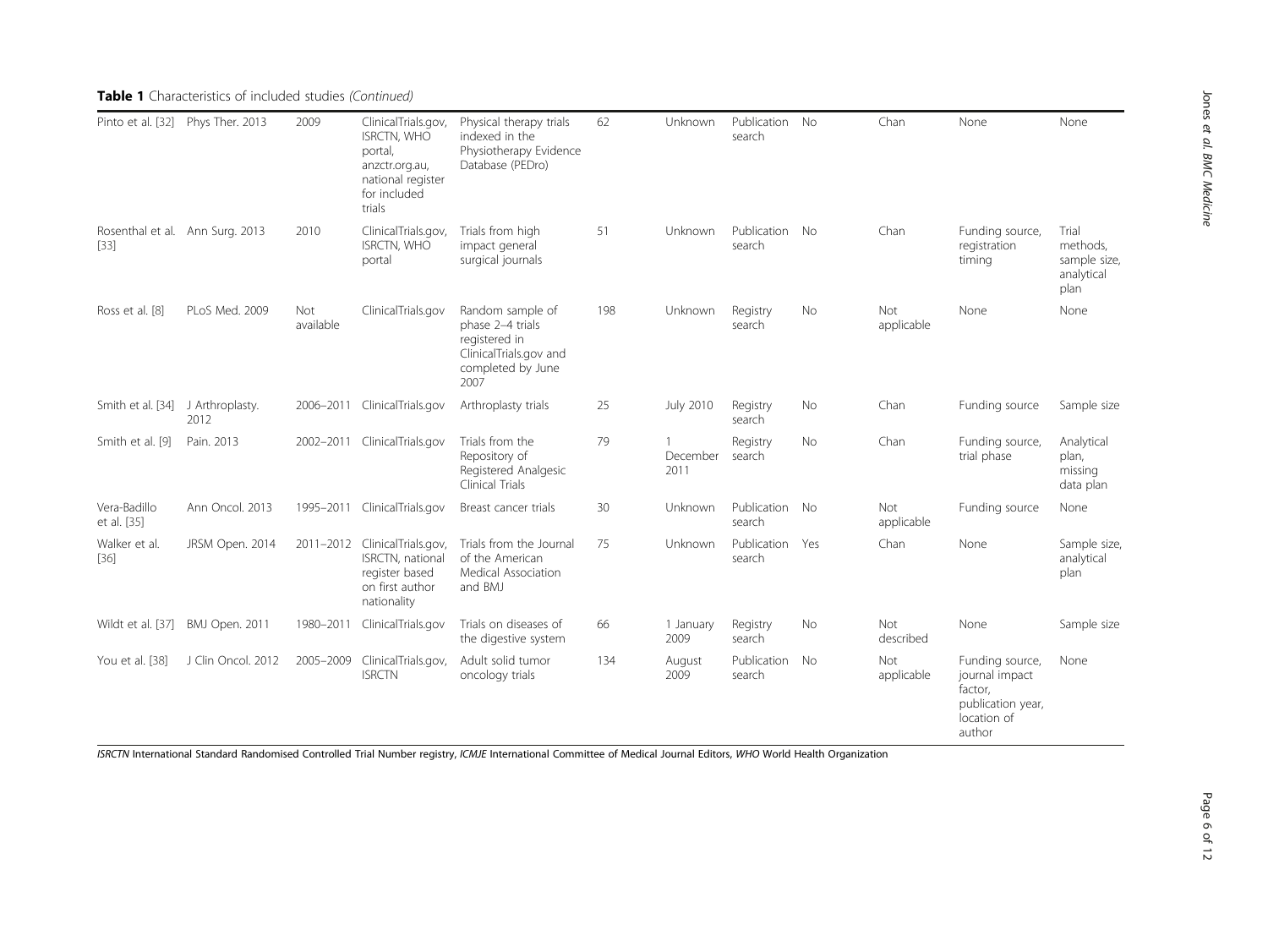studies; five studies were judged to be at low risk of bias [[7, 16, 20](#page-11-0), [24, 30\]](#page-11-0).

Among the included studies, the median number of trials assessed for outcome discrepancies was 65 (interquartile range [IQR] 25–110), and the median proportion of studies for which a discrepancy was identified between the registered and published primary outcome was 31 %, though this varied substantially across the included studies (range 0 % [0/66] to 100 % [1/1], IQR 17–45 %; Fig. 2).

Sixteen studies provided detailed information about the nature of observed outcome discrepancies (Table [2](#page-7-0)). Among these studies, discrepancies fitting each of the five categories described by Chan et al. were common [[10](#page-11-0)]: for five studies the most common discrepancy was omission of a registered primary outcome [\[15, 19, 20, 30, 34\]](#page-11-0); for four studies the most common discrepancy was publication of an unregistered primary outcome [[7](#page-11-0), [22, 31](#page-11-0), [36\]](#page-11-0); one study reported equal numbers of these two types of discrepancies [[26](#page-11-0)]; for three studies the most commonly observed discrepancy was reporting the registered primary outcome as a secondary outcome [[18](#page-11-0), [24, 27\]](#page-11-0); and for three studies the most common discrepancy was a change in the timing of primary outcome assessment [[9, 32](#page-11-0), [33](#page-11-0)].

### Subgroup analyses within included studies

Nine studies compared registered and published primary outcomes for trials that received industry funding and those

that did not. One study observed that industry sponsored trials were significantly less likely to have outcome inconsistencies than were trials with other funding sources [\[17](#page-11-0)]. The remaining eight studies observed no significant relationship between funding source and outcome consistency [[9](#page-11-0), [15](#page-11-0), [16](#page-11-0), [24, 33](#page-11-0)–[35, 38\]](#page-11-0).

The authors of three studies compared primary outcome consistency between general medical journals and specialty journals. Of these, one study compared trials published in general medical journals to those published in specialty surgical journals, finding a higher rate of outcome inconsistencies among trials published in the surgical journals [[20](#page-11-0)]. Another study compared trials published in general medical journals to those in gastroenterology journals, and the remaining study compared trials from general medical journals with those published in cardiology, rheumatology, or gastroenterology specialty journals. Neither of the latter two studies observed a difference in discrepancy rate according to journal type [[7, 27\]](#page-11-0).

Eight studies analyzed the impact that changes to registered primary outcomes had on the statistical significance of published primary outcomes for included trials (Fig. [3](#page-7-0)); an additional study reported the impact of an outcome change for a single trial, finding this change to favor statistical significance of the published outcome [\[30\]](#page-11-0). When it could be assessed, outcome changes frequently favored the publication of statistically favorable results (median 50 %,

| Study                                                   | <b>Total Number of Trials</b> | Estimate (95% CI)                                                                                                                           |
|---------------------------------------------------------|-------------------------------|---------------------------------------------------------------------------------------------------------------------------------------------|
| Milette et al (2011)                                    | 1                             | $\bullet$ 1.00 (0.21, 1.00)                                                                                                                 |
| Hutfless et al (2013)                                   | 25                            | 0.92(0.75, 0.98)                                                                                                                            |
| Smith et al (2013)                                      | 79                            | 0.61(0.50, 0.71)                                                                                                                            |
| Pinto et al (2013)                                      | 62                            | 0.55(0.43, 0.67)                                                                                                                            |
| Hannink et al (2013)                                    | 152                           | 0.49(0.42, 0.57)                                                                                                                            |
| Jones et al (2012)                                      | 57                            | 0.46(0.33, 0.58)                                                                                                                            |
| Rosenthal et al (2013)                                  | 51                            | 0.45(0.32, 0.59)                                                                                                                            |
| Huic et al (2011)                                       | 152                           | 0.39(0.31, 0.47)                                                                                                                            |
| Mathieu et al (2012)                                    | 40                            | 0.38(0.24, 0.53)                                                                                                                            |
| Nankervis et al (2012)                                  | 8                             | 0.38(0.14, 0.69)                                                                                                                            |
| Chahal et al (2012)                                     | 20                            | 0.35(0.18, 0.57)                                                                                                                            |
| Walker et al (2014)                                     | 75                            | 0.32(0.23, 0.43)                                                                                                                            |
| Mathieu et al (2009)                                    | 147                           | 0.31(0.24, 0.39)                                                                                                                            |
| Ewart et al (2009)                                      | 110                           | 0.31(0.23, 0.40)                                                                                                                            |
| Killeen et al (2014)                                    | 108                           | 0.30(0.22, 0.39)                                                                                                                            |
| Liu <i>et al</i> (2013)                                 | 65                            | 0.29(0.20, 0.41)                                                                                                                            |
| Smith et al (2012)                                      | 25                            | 0.28(0.14, 0.48)                                                                                                                            |
| Anand et al (2014)                                      | 55                            | 0.27(0.17, 0.40)                                                                                                                            |
| Vera-Badillo et al (2013) 30                            |                               | 0.23(0.12, 0.41)                                                                                                                            |
| Bourgeois et al (2010)                                  | 85                            | 0.18(0.11, 0.27)                                                                                                                            |
| Khan et al (2012)                                       | 6                             | 0.17(0.03, 0.56)                                                                                                                            |
| Hartung et al (2014)                                    | 110                           | 0.15(0.09, 0.22)                                                                                                                            |
| Li et al (2013)                                         | 155                           | 0.14(0.10, 0.21)                                                                                                                            |
| You et al (2012)                                        | 134                           | 0.14(0.09, 0.21)                                                                                                                            |
| Gandhi et al (2011)                                     | 20                            | 0.10(0.03, 0.30)                                                                                                                            |
| Ross et al (2009)                                       | $198 \rightarrow$             | 0.03(0.01, 0.06)                                                                                                                            |
| Wildt et al (2011)                                      | $66 \leftarrow$               | 0.00(0.00, 0.06)                                                                                                                            |
|                                                         |                               |                                                                                                                                             |
|                                                         |                               |                                                                                                                                             |
|                                                         | 0                             | .5                                                                                                                                          |
|                                                         |                               | Proportion                                                                                                                                  |
| indicate 95 % confidence intervals (CI) for proportions |                               | Fig. 2 Forest plot showing the proportion of registered and published primary outcome discrepancies among included studies. Horizontal bars |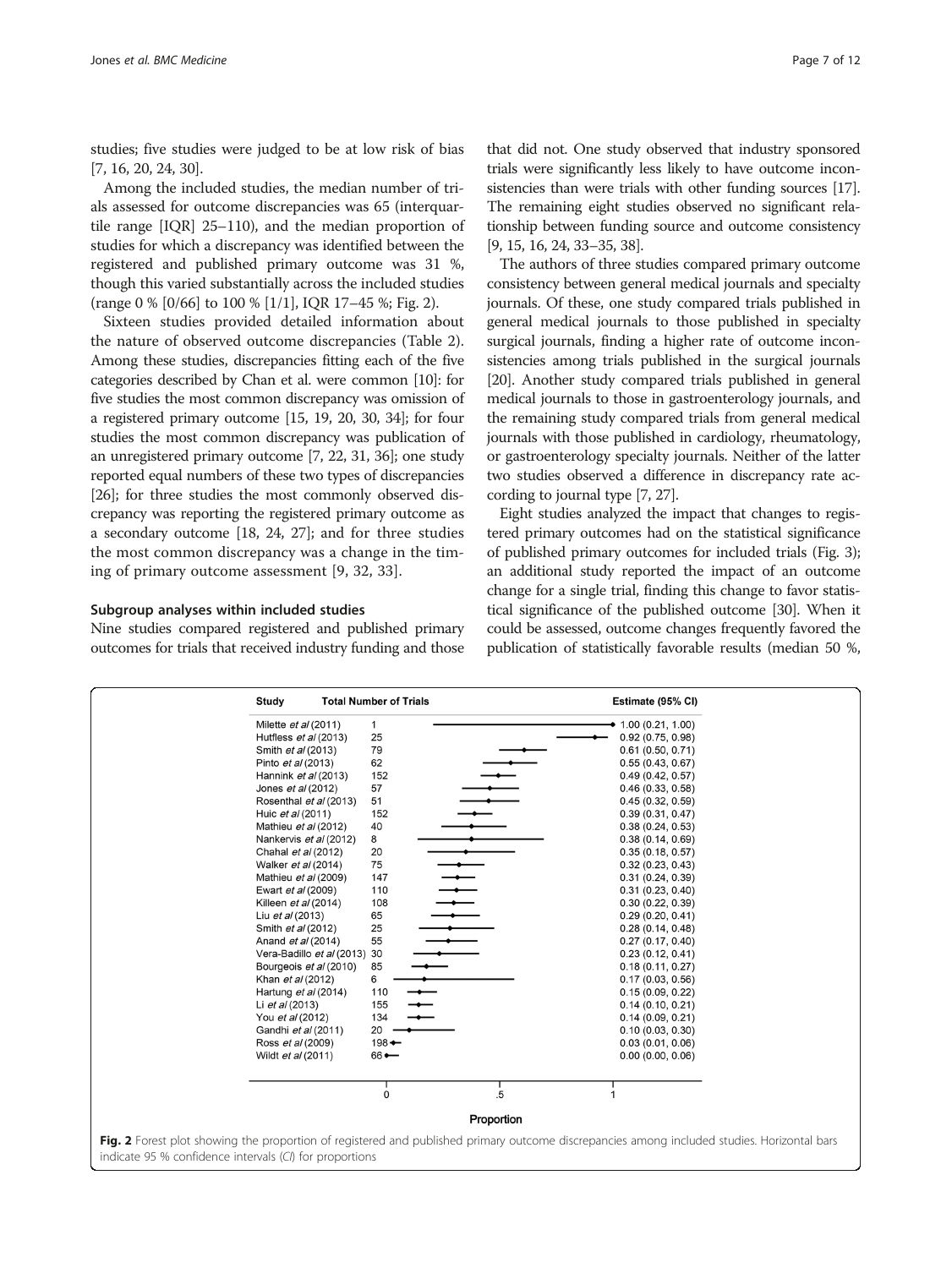| Study                       | Included trials;<br>Ν | Published articles<br>with new primary<br>outcome; N (%) | Registered primary<br>outcome not reported<br>in published article;<br>N(%) | Registered primary<br>outcome reported<br>as secondary in<br>published article; N (%) | Published primary<br>outcome described<br>as secondary in<br>registry; N (%) | Timing of primary<br>outcome assessment<br>differs between registry<br>and article; N (%) |
|-----------------------------|-----------------------|----------------------------------------------------------|-----------------------------------------------------------------------------|---------------------------------------------------------------------------------------|------------------------------------------------------------------------------|-------------------------------------------------------------------------------------------|
| Chahal et al., 2012 [18]    | 20                    | 3(15)                                                    |                                                                             | 4(20)                                                                                 |                                                                              |                                                                                           |
| Ewart et al., 2009 [15]     | 110                   | 10(9)                                                    | 20 (18)                                                                     | 6(5)                                                                                  | 3(3)                                                                         |                                                                                           |
| Gandhi et al., 2011 [19]    | 20                    | 0(0)                                                     | 2(10)                                                                       | 0(0)                                                                                  | 0(0)                                                                         |                                                                                           |
| Hannink et al., 2013 [20]   | 152                   | 24 (16)                                                  | 32(21)                                                                      | 8(5)                                                                                  | 14(9)                                                                        | 9(6)                                                                                      |
| Huić et al., 2011 [22]      | 152                   | 49 (32)                                                  | 2(1)                                                                        | 7(5)                                                                                  | 1(1)                                                                         |                                                                                           |
| Jones et al., 2012 [24]     | 57                    | 9(16)                                                    | 3(5)                                                                        | 10(18)                                                                                | 9(16)                                                                        | 5(9)                                                                                      |
| Killeen et al., 2014 [26]   | 108                   | 9(8)                                                     | 9(8)                                                                        | 6(6)                                                                                  | 6(6)                                                                         | 7(6)                                                                                      |
| Li et al., 2013 [27]        | 155                   | 7(5)                                                     | 5(3)                                                                        | 9(6)                                                                                  | 6(4)                                                                         | 6(4)                                                                                      |
| Mathieu et al., 2009 [7]    | 147                   | 22(15)                                                   | 15(10)                                                                      | 6(4)                                                                                  | 8(5)                                                                         | 4(3)                                                                                      |
| Milette K et al., 2011 [30] |                       | 0(0)                                                     | 1(100)                                                                      | 0(0)                                                                                  | 0(0)                                                                         | 0(0)                                                                                      |
| Nankervis et al., 2012 [31] | 8                     | 2(25)                                                    |                                                                             |                                                                                       |                                                                              | 1(13)                                                                                     |
| Pinto et al., 2013 [32]     | 62                    | 12 (19)                                                  | 8(13)                                                                       | 17(27)                                                                                | 6(10)                                                                        | 18 (29)                                                                                   |
| Rosenthal et al., 2013 [33] | 51                    | 10(20)                                                   | 9(18)                                                                       | 11(22)                                                                                | 7(14)                                                                        | 12(24)                                                                                    |
| Smith et al., 2012 [34]     | 25                    | 2(8)                                                     | 3(12)                                                                       | 2(8)                                                                                  |                                                                              |                                                                                           |
| Smith et al., 2013 [9]      | 79                    | 4(5)                                                     | 5(6)                                                                        | 6(8)                                                                                  | 2(3)                                                                         | 38 (48)                                                                                   |
| Walker et al., 2014 [36]    | 75                    | 10(13)                                                   | 2(3)                                                                        | 2(3)                                                                                  | 1(1)                                                                         | 5(7)                                                                                      |
| Wildt et al., 2011 [37]     | 66                    | 0(0)                                                     | 0(0)                                                                        | 0(0)                                                                                  | 0(0)                                                                         | 0(0)                                                                                      |
| Totals                      | 1288                  | 173(13)                                                  | 116(9)                                                                      | 94 (7)                                                                                | 63(5)                                                                        | 105(8)                                                                                    |

## <span id="page-7-0"></span>Table 2 Nature of reported primary outcome discrepancies

Not all studies provided data for each possible category

IQR 28–64 %). However, in as many as half of the included trials, the impact of outcome changes on the favorability of the published results could not be assessed [[7\]](#page-11-0). Consequently, these data likely underestimate the true impact of outcome changes on the reported favorability of published results.

#### Heterogeneity among studies

We performed several additional analyses in order to explore the substantial variability in reported outcome agreement between included studies. Of the five studies judged to be at low risk of bias, one included an outcome comparison from just a single trial, finding the registered and

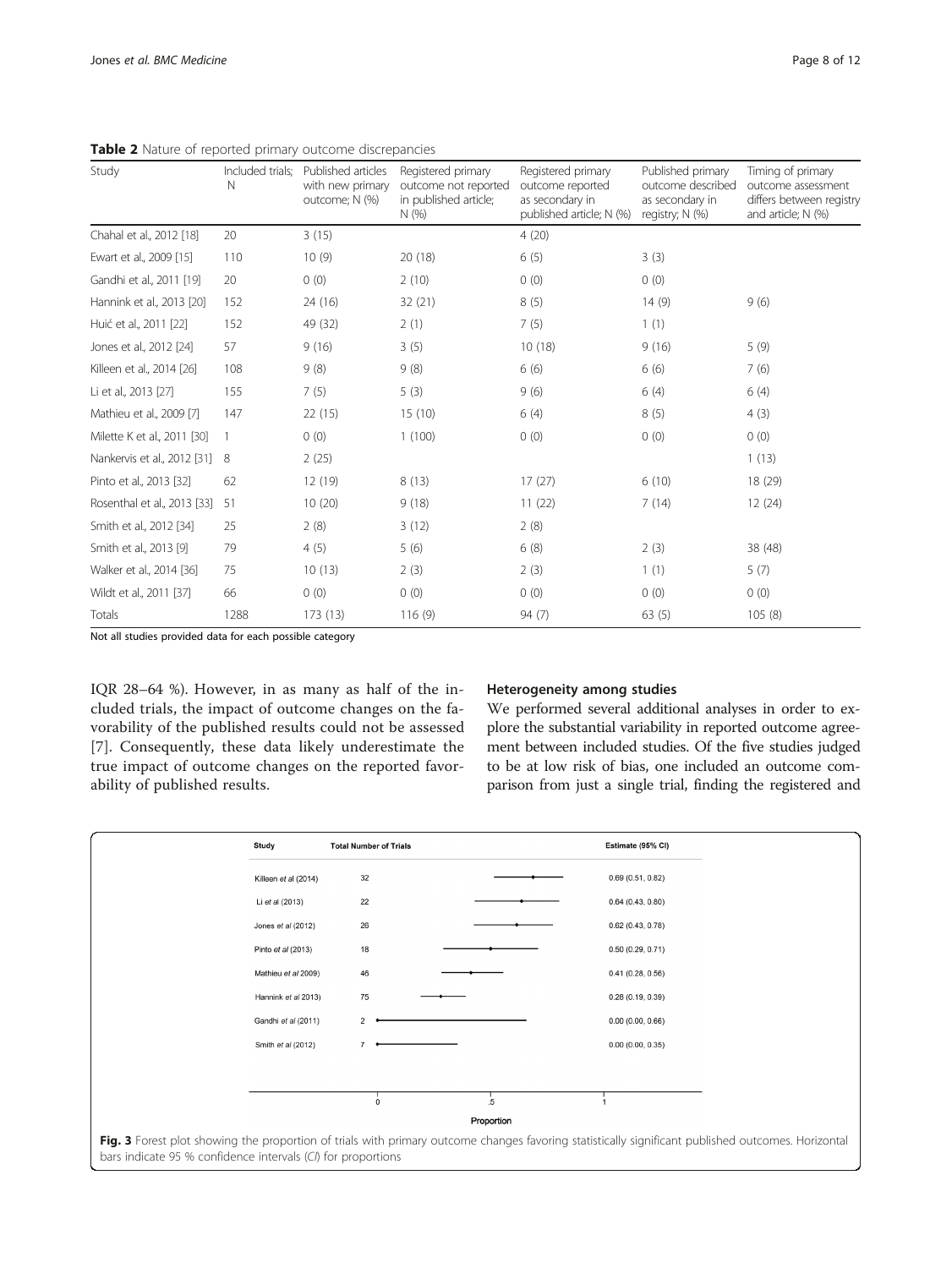published outcomes to be discrepant [\[30\]](#page-11-0). The other four studies identified outcome discrepancies in between 27 % (15/55) and 49 % (75/152) of trials [\[7](#page-11-0), [16](#page-11-0), [20](#page-11-0), [24](#page-11-0)]. The 22 studies determined to be at moderate to high risk of bias showed less consistency in their reported outcome discrepancies, ranging from 0 % (0/66) to 92 % (23/25), with a median discrepancy rate of 29 % (IQR 14–38 %).

Only one study explicitly limited inclusion to trials completed after the 2005 deadline for registration established by the ICMJE [\[16\]](#page-11-0), and none limited inclusion to trials completed after the 2007 U.S. Food and Drug Administration Amendment Act expanded registration requirements and authorized civil fines for unregistered trials. However, eight studies limited inclusion to trials published after 2007 [[7](#page-11-0), [24, 26, 27, 30](#page-11-0), [32](#page-11-0), [33](#page-11-0), [36\]](#page-11-0). Among these eight studies, the incidence of primary outcome changes between registry entries and manuscripts was similar to the findings observed among all included studies, with a median discrepancy rate of 38 % (IQR 30–50 %).

Eight of the included studies examined the history of changes made to each registry record in order to compare published outcomes with the primary outcome as stated in the registry at either the time of study initiation or prior to completion of enrollment [\[7, 16, 20, 22](#page-11-0), [24](#page-11-0), [30](#page-11-0), [31, 36\]](#page-11-0). In six of these cases, outcome discrepancy data were available specifically for trials that had been prospectively registered. Among these studies, the median proportion of prospectively registered studies with discrepancies between the registry and published manuscript was 41 % (range 30 % [13/43] to 100 % [1/1], IQR 33–48 %), and the lowest reported discrepancy rate was 30 % (Fig. 4). One study, published only in abstract form, used the ClinicalTrials.gov history of changes feature to identify trials with consistent outcomes at each of three time points (registry entry at time of initial registration, publication, current registry entry as of July 2010) and found discrepancies in 23 of 25

randomized controlled trials (92 %) [\[23\]](#page-11-0). The remaining 18 studies compared the current registry entry with the published outcome and did not take into account registry changes over time; among these the median primary outcome discrepancy rate was 26 % (IQR 14–34 %). The higher observed discrepancy rate among studies that exclusively utilized prospectively defined outcomes suggests that registered outcomes are often retrospectively changed to match published outcomes. This observation also likely contributes to heterogeneity in the reported results among the studies included in this analysis.

In order to match registry data with published manuscripts, 17 studies began with a cohort of published trials and searched trial registries to identify registry entries corresponding to these published manuscripts. Among these studies, the rate of unregistered trials ranged from 1 % to 94 % (median 38 %, IQR 20–71 %). Among the six studies that reported detailed results on the timing of randomized controlled trial registration, compliance with the ICMJE policy requiring prospective trial registration was poor [[16](#page-11-0), [22](#page-11-0), [24](#page-11-0), [27](#page-11-0), [32](#page-11-0), [33](#page-11-0)]. The median observed rate of prospective registration in these six studies was 15 % (range 9–31 %). Nine studies began with a group of registered trials and searched for corresponding publications [\[8](#page-11-0), [9](#page-11-0), [17](#page-11-0)– [19](#page-11-0), [21](#page-11-0), [28, 34](#page-11-0), [37](#page-11-0)], and one study did not specify which method was used [[23](#page-11-0)]. The median percentage of primary outcome discrepancies among the 17 studies in which authors generated a list of published trials and searched for corresponding registry entries was 32 % (IQR 25–45 %), as compared to 18 % (IQR 6–32 %) among the nine studies in which a list of registered trials was used as the basis for a publication search.

#### Additional analyses

The authors of the included studies observed high rates of ambiguity in the way primary outcomes were defined in

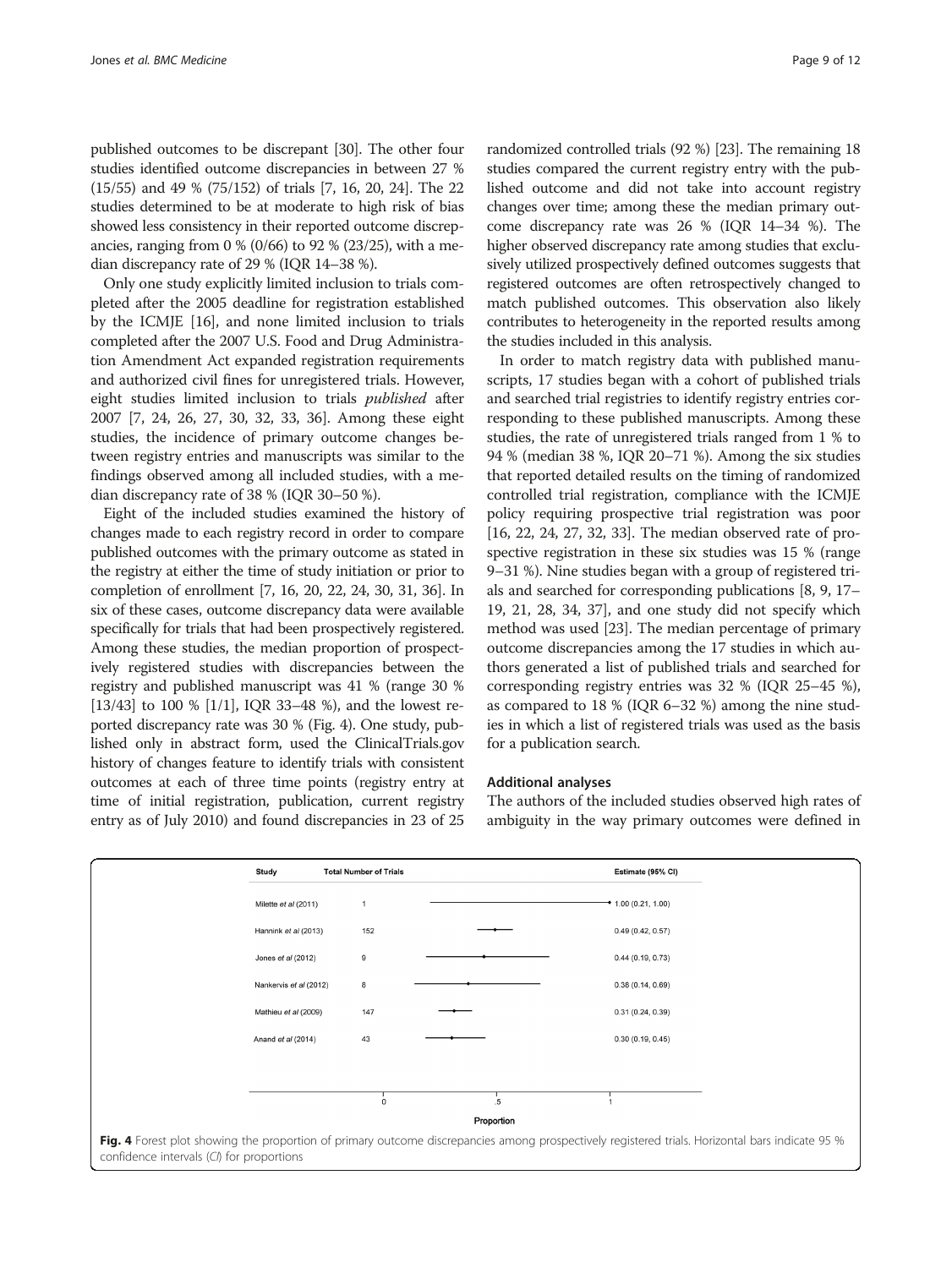registry entries. Eighteen of the 27 studies reported the number of included registry entries in which primary outcomes were undefined or unclear, with rates of ambiguously defined outcomes ranging from 4 % to 48 % (median 15 %, IQR 7–27 %) [\[7](#page-11-0)–[9, 15](#page-11-0), [17, 20](#page-11-0), [22](#page-11-0), [24, 26](#page-11-0), [28](#page-11-0)–[32, 34](#page-11-0), [36](#page-11-0)–[38](#page-11-0)]. In many cases this ambiguity was noted to limit assessments of outcome consistency. Inconsistencies between registered and published secondary outcomes were also common. Ten studies evaluated the consistency of secondary outcomes; the median rate of observed secondary outcome discrepancies among these studies was 54 % (IQR 33–68 %) [\[15](#page-11-0), [18](#page-11-0), [19](#page-11-0), [21](#page-11-0), [22, 28, 32](#page-11-0)–[34](#page-11-0), [37](#page-11-0)].

#### **Discussion**

We identified 27 studies that compared registered and published trial outcomes. Among these studies, the proportion of discrepant primary outcomes between registration and publication was highly variable, with four studies observing outcome changes in more than 50 % of trials, and eight studies observing outcomes changes in fewer than 20 %. The frequency with which discrepancies were identified did not appear to vary based on funding source, journal type, or when trials were published, though our ability to detect potential differences was limited by relatively small sample sizes and unstandardized methods across the included studies. Most of the studies identified were similar in regard to the time frame analyzed and the journals and clinical topics studied. Additionally, nearly all of the included studies used a consistent method of categorizing outcome differences, based on the scheme established by Chan et al. [\[10](#page-11-0)]. One important source of the variability in reported results is that most studies compared published outcomes to the outcome listed in the registry at the time of the search, without attempting to identify the outcome registered at the inception of the study. For the six studies that compared published outcomes with the outcomes registered prior to the initiation of patient enrollment, the frequency of discrepancies were more similar to one another and higher than for the remaining 21 studies. Because the comparison with the outcome prior to patient enrollment is the most relevant for those attempting to understand the impact of outcome switching on the validity of results of clinical trials, the median value from these six studies (41 %, IQR 33–48 %) provides an informative estimate for characterizing the extent of this problem.

This finding supports previous observations that registry entries are often either initiated or modified after trial completion [[7](#page-11-0), [22\]](#page-11-0). Additionally, it suggests that for surveillance studies of registry practices to be meaningful and reproducible, authors should utilize best practices to improve study validity. These include assessing changes to registry entries over time, establishing clear definitions for discrepant outcomes, and utilizing multiple independent raters to compare registered and published outcomes.

While clinical trial registries and recent legislative efforts mandating their use have the potential to improve registry utilization by trial sponsors and investigators, these measures do little good unless reviewers, journal editors, and educators utilize them. Recent evidence suggests that reviewers do not routinely use trials registries when assessing trial manuscripts [[39](#page-11-0)]. In some cases there are good reasons to change study outcomes or other methodological details while a trial is ongoing, though it is critical that published manuscripts disclose and explain these changes. Other times, outcome changes may represent efforts by investigators to spin favorable conclusions from their data. In either case, reviewers and editors can and should use registry data to ensure that appropriate outcome changes are transparent and that inappropriate changes are prevented.

All but one of the studies included clinical trials that were initiated before 2005, which was when the ICMJE policy mandating prospective trial registration as a condition of publication in member journals went into effect. Registry utilization has increased dramatically since that time, but the quality of registry data remains inconsistent [[22](#page-11-0), [24\]](#page-11-0). The single study we examined that was limited to trials initiated after the ICMJE statement still found primary outcome inconsistencies in 15 of 55 (27 %) included trials [\[16\]](#page-11-0). Importantly, we did not find evidence of a consistent difference in registered and published outcomes according to trial funding source. As a result, any measures taken to improve the consistency of outcome reporting should target both industry-funded and non-industryfunded trials. As registry utilization continues to evolve, it is unclear whether outcome consistency will improve or whether inconsistencies will remain common. It is likely that this depends in part on the willingness of both journal editors and reviewers to demand that authors are held accountable to registered protocols when publishing results. Unfortunately, very few journals currently prioritize the assessment of registry entries during the peer review process [\[40\]](#page-11-0).

Since 2008, in addition to facilitating the assessment of methodological consistency, Clinicaltrials.gov has included a results database that allows the registry to serves as a publicly available source of trial outcome data. While utilization of the results database on the part of investigators has been mixed, improved compliance with this feature has the potential to streamline comparisons between planned and completed outcome analyses [[41](#page-11-0)]. Future surveillance studies will be needed to assess improvements in outcome consistency that might result from new policies, greater familiarity of investigators and sponsors with the registry process, and greater scrutiny of registries by editors and reviewers.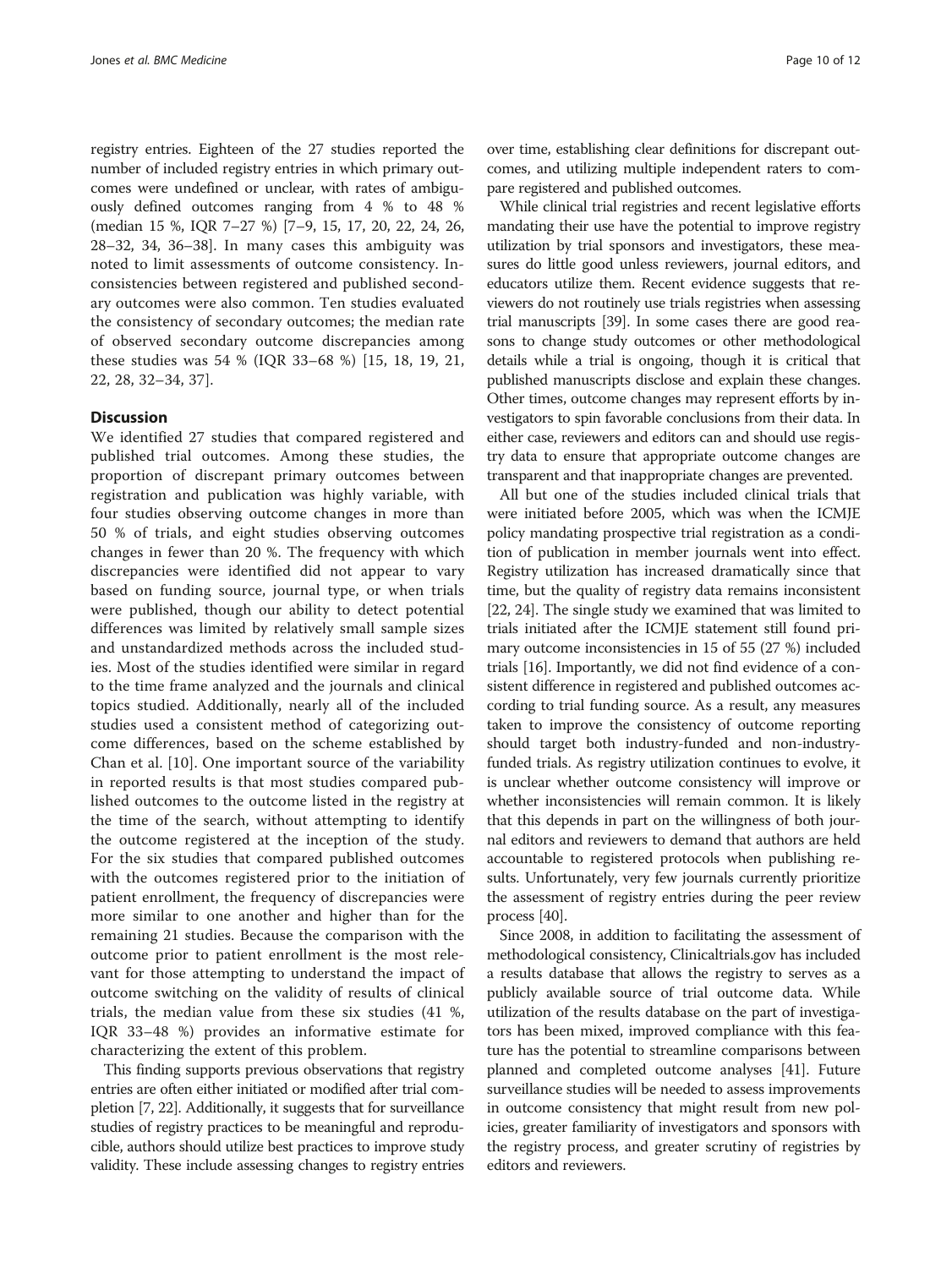<span id="page-10-0"></span>Our findings are consistent with those reported in a 2011 Cochrane Review of studies comparing trial protocols with published trial manuscripts [[42](#page-11-0)]. This Cochrane Review identified three studies, all also included in our analysis, that compared registered primary outcomes to published outcomes, with observed primary outcome discrepancy rates between 18 % and 31 %. Additionally, the Cochrane Review identified three studies that compared the consistency between outcomes identified in study protocols and those in published reports, finding discrepancies in 33–67 % of included trials. As with our review, the presence of heterogeneous trial populations and methods prevented the Cochrane authors from performing a meta-analysis, though they observed that discrepancies between study protocols and published manuscripts commonly involved other important aspects of trial design in addition to outcome definitions, including eligibility criteria, sample size goals, planned subgroup analyses, and methods of analysis.

This systematic review has several limitations that should be considered when interpreting these results. First, studies involving outcome discrepancies are challenging to capture via a database search, because relevant studies are not limited to a single disease process or intervention, and many of the key words relevant to this topic are commonly included in unrelated abstracts (e.g., "bias," "primary outcome," "clinicaltrials.gov," "randomized controlled trial"). We addressed this issue by using an intentionally broad search strategy, and by reviewing the reference lists of all included studies. Despite this, we may have missed some relevant publications. Second, the studies identified were heterogeneous with respect to both the characteristics of their included trials and the approaches they used to assess outcome consistency. This limits our ability to pool the data to provide a summary description of discrepancies in registered and published outcomes for trials across these studies. This heterogeneity results partly from the variable time points relative to trial initiation used by authors in defining the registered outcome, and is indicative of possible bias in these results at the level of individual studies. Third, we separately analyzed the subgroup of studies that reported reviewing the history of changes within each registry record in order to identify prospectively defined outcomes; this subgroup analysis may have been incomplete because it is possible that additional studies performed this task without reporting it. Further, several of the included studies had overlapping inclusion criteria, and as a result in some cases individual studies may have been included in more than one study. Additionally, the impact of publication bias on these results is unknown. Finally, many of the included studies noted that ambiguously defined outcomes among trial registries and manuscripts made it difficult to make judgments about whether outcome differences were present.

#### Conclusions

Published randomized controlled trials commonly report primary outcomes that differ from the primary outcomes specified in clinical trials registries. These inconsistencies in published and reported outcomes are observed among trials across a broad range of clinical topics and a variety of funding sources. When assessing a trial's methodological quality, editors, reviewers, and readers should routinely compare the published primary outcome to the primary outcome registered at the time of trial initiation. Further study, with attention to the outcome registered at the time of trial initiation, is needed to determine whether inconsistencies between registered and published outcomes remain common among recently initiated trials.

#### Additional files

[Additional file 1:](dx.doi.org/10.1186/s12916-015-0520-3) Appendix A. Electronic search strategies. (DOCX 495 kb) [Additional file 2:](dx.doi.org/10.1186/s12916-015-0520-3) Appendix B. PRISMA 2009 checklist. (DOC 61 kb) [Additional file 3:](dx.doi.org/10.1186/s12916-015-0520-3) Appendix C. Assessment of risk of study bias. (DOCX 24 kb)

#### Abbreviations

ICMJE: International Committee of Medical Journal Editors; IQR: interquartile range; PRISMA: Preferred Reporting Items for Systematic Reviews and Meta-Analyses; WHO: World Health Organization.

#### Competing interests

CWJ has received research grants from Roche Diagnostics, Inc. and AstraZeneca. The remaining authors declare that they have no competing interests.

#### Authors' contributors

CWJ designed the study, designed the data collection tool, collected the data, analyzed the data, and drafted and revised the manuscript. LGK and WCH both assisted with study design, design of the data collection tool, data collection, and manuscript revision. MCC performed data analyses and assisted with manuscript revision. TPM designed the study, analyzed the data, and drafted and revised the manuscript. All authors read and approved the final manuscript.

#### Acknowledgements

TPM is supported by the National Institute on Aging through Grant K23 AG038548. This sponsor had no role in the study design, data collection, data analysis, data interpretation, or manuscript preparation.

#### Author details

<sup>1</sup>Department of Emergency Medicine, Cooper Medical School of Rowan University, One Cooper Plaza, Suite 152, Camden, NJ 08103, USA. <sup>2</sup>School of Medicine, University of North Carolina Chapel Hill, 321 S Columbia St, Chapel Hill, NC 27516, USA. <sup>3</sup>Department of Biology, University of North Carolina Chapel Hill, Coker Hall, 120 South Rd, Chapel Hill, NC 27599, USA. 4 Department of Medicine, University of North Carolina Chapel Hill, 125 MacNider Hall, CB 7005, Chapel Hill, NC 27599, USA. <sup>5</sup>Department of Emergency Medicine, University of North Carolina Chapel Hill, 170 Manning Dr. CB#7594, Chapel Hill, NC 27599, USA.

#### Received: 11 August 2015 Accepted: 3 November 2015 Published online: 18 November 2015

#### References

1. Moher D, Hopewell S, Schulz KF, Montori V, Gotzsche PC, Devereaux PJ, et al. CONSORT 2010 explanation and elaboration: updated guidelines for reporting parallel group randomised trials. BMJ. 2010;340:c869. doi[:10.1136/](http://dx.doi.org/10.1136/bmj.c869) [bmj.c869](http://dx.doi.org/10.1136/bmj.c869).